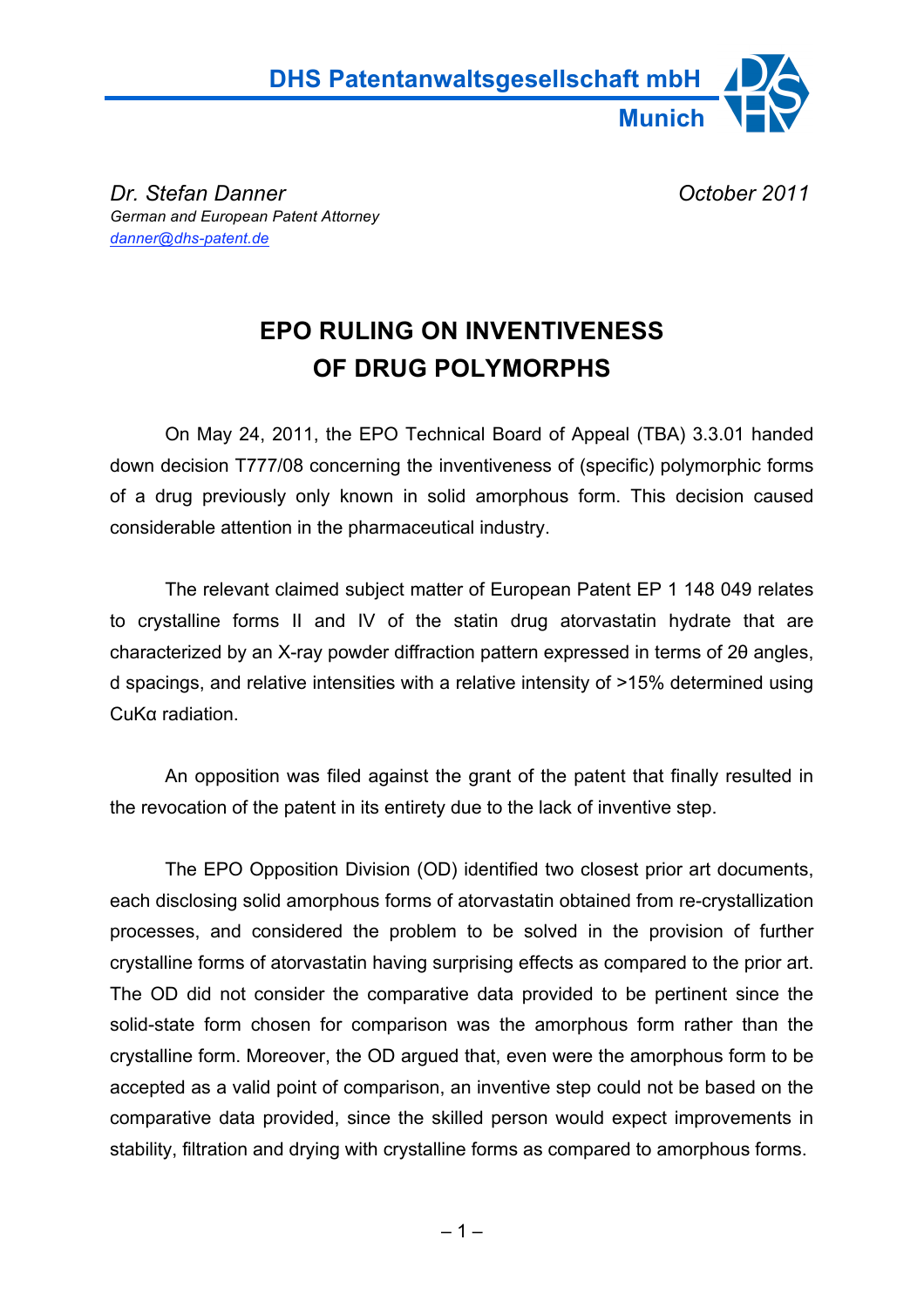The patentee lodged an appeal against this decision. In his view, the specific polymorphs claimed are characterized by improved filterability and drying. The patentee continued to argue that it was part of the general knowledge of the skilled person that amorphous forms were generally more soluble and bioavailable than their crystalline counterparts. Therefore, the skilled person would have no incentive to look to the latter as alternative forms of the drug having the above specificities. Based on the cited prior art, the skilled person could not have predicted that the polymorphs claimed would show the improved properties demonstrated, which made them more amenable to large-scale processing. Hence, inventive step were to be acknowledged. Notably, original disclosure and novelty were not contested during the appeal proceedings.

The competent TBA confirmed that the objective technical problem to be solved by the claimed drug polymorphs could be seen in the provision of an alternative form of atorvastatin having improved filtration and drying properties. That this problem actually was solved by the claimed polymorphs was also not contested during the appeal proceedings. However, the TBA found the claimed solution to be obvious for the skilled person based on common knowledge at the priority date of the patent and thus non-inventive.<sup>1</sup>

The major source of information for determining the common knowledge was a review article published shortly before or after the priority date (the exact publication date could not be established). The TBA held that irrespective of the exact publication date the article in any case would reflect the skilled person's knowledge at the time before the priority date of the patent in suit and thus would be a legitimate basis for evidence of common general knowledge (following decision T1110/03, cf. headnotes 1 and 2).

Further considering two additional prior art documents confirming the teaching of the review article that Board came to the conclusion that at the priority date of the disputed patent it was general common knowledge that:

(i) polymorphism is commonplace in molecules of pharmaceutical interest;

 $1^1$  Cf. T777/08, point 5.1 of the reasoning.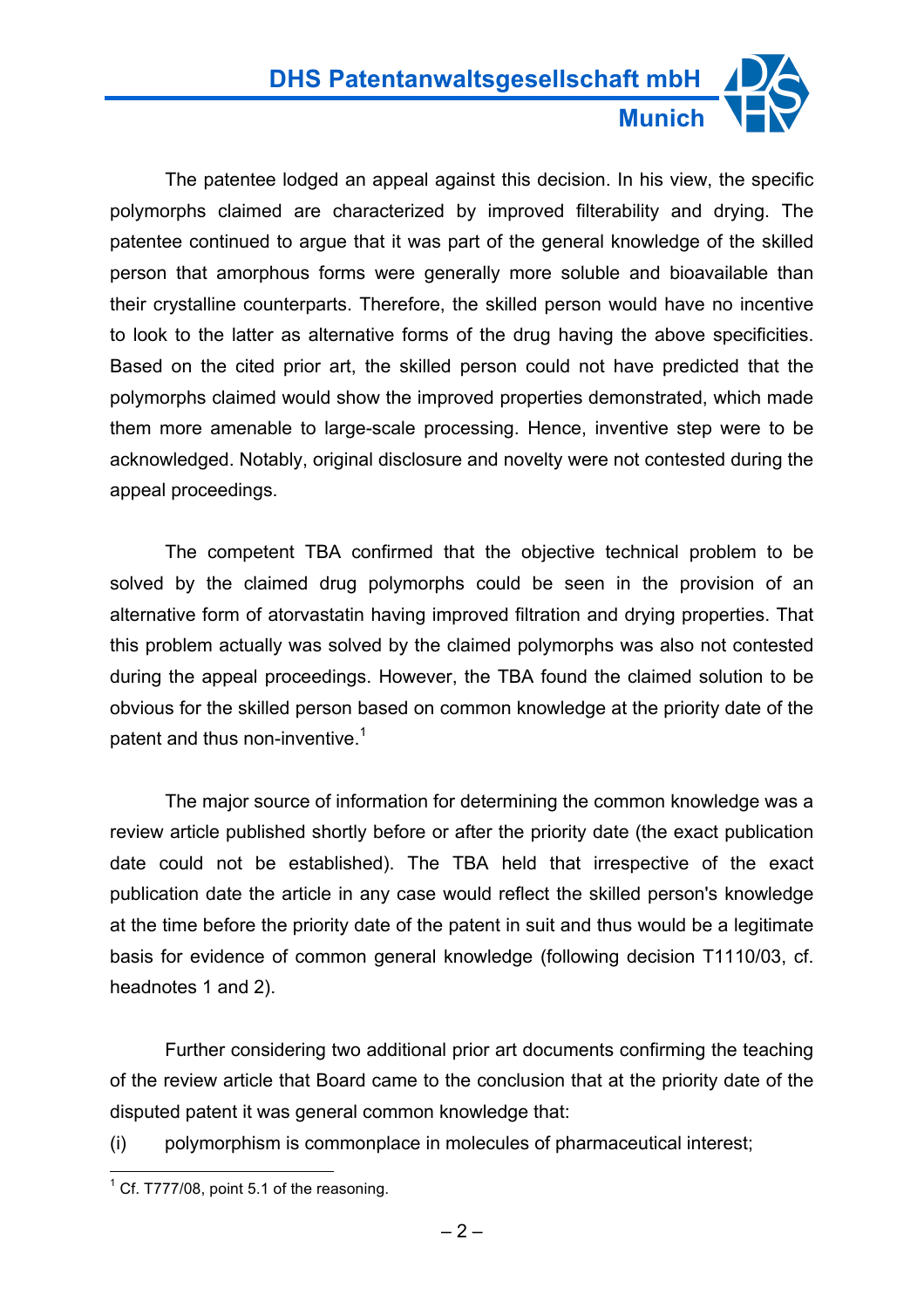- (ii) early screening for polymorphs is advisable in a drug development process; and
- (iii) crystallization from different solvents under different conditions is a routine method for screening for polymorphs. Several disadvantages can generally be expected for the amorphous form, namely, with respect to their chemical and physical instability. 2

Accordingly, the Board ruled that, at the priority date of the patent in suit, the skilled person in the field of pharmaceutical drug development would have been aware of the fact that instances of polymorphism were commonplace in molecules of interest to the pharmaceutical industry, and have known it to be advisable to screen for polymorphs early on in the drug development process. Moreover, he would be familiar with routine methods of screening. Consequently, in the absence of any technical prejudice and in the absence of any unexpected property, the mere provision of a crystalline form of a known pharmaceutically active compound cannot be regarded as involving an inventive step. $3$ 

Furthermore, the TBA pointed out that the technical effect achievable by crystalline polymorphs was known, as explicitly stated in another prior art document considered documents: crystalline products are generally the easiest to isolate, purify, dry and, in a batch process, handle and formulate. As a consequence, a skilled person would attempt obtaining a crystalline form, rather than an amorphous form, in order to achieve the improved filtration and drying properties.

Hence, when starting from the amorphous form of a pharmaceutically active compound as closest prior art, the skilled person would have a clear expectation that a crystalline form thereof would provide a solution to the problem of providing a product having improved filterability and drying characteristics. The arbitrary selection of a specific polymorph from a group of equally suitable candidates cannot be viewed as involving an inventive step.<sup>4</sup>

 $2^{2}$  Cf. T777/08, point 5.2 of the reasoning.

 $3$  Cf. T777/08, headnote 1.

<sup>4</sup> Cf. T777/08, headnote 2.